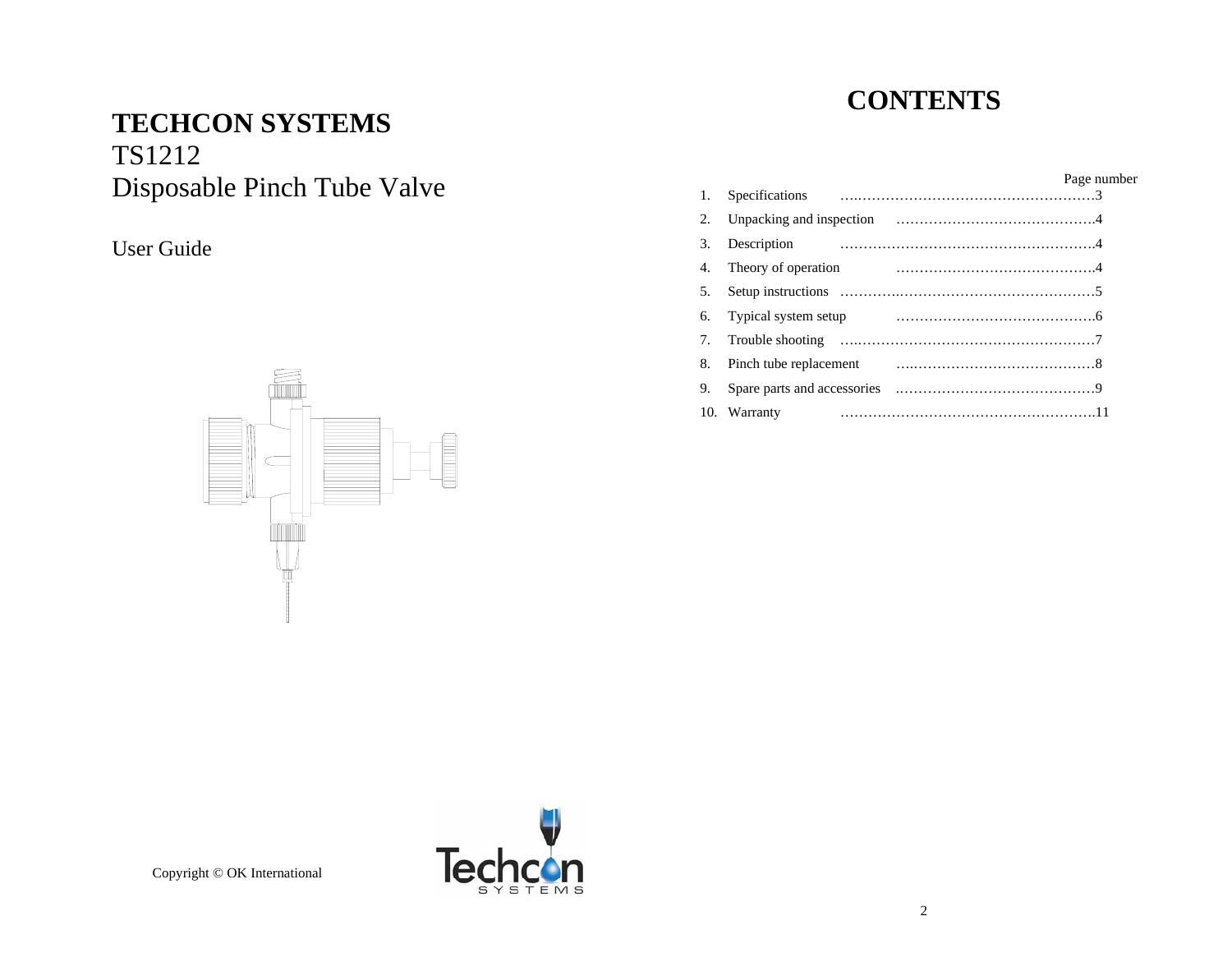## **1. SPECIFICATIONS**

diameter Weight: 0.18 lb (83g) Fluid inlet port: Female luer lock Fluid outlet port: Male luer lock<br>Air inlet port: 10-32 UNF-2B Maximum fluid pressure: 60 psi (4.1 bars) Minimum air pressure required: 50 psi (3.4 bars) Wetted parts: Standard: Polyethylene

Flow rate at 60 psi (water):  $2050$  ml/min. Material viscosity range: Up to 45,000 Cps.

Size: 3.7" (94mm) long; 1.18" (30mm)

10-32 UNF-2B Optional: Polypropylene Operating frequency: Exceeds 400 cycles/min.



Dimensions are in inches (mm) **Figure 1.0** 

#### **2. UNPACKING AND INSPECTION**

Carefully unpack the valve and examine the items contained in the carton. These will include:

- •Valve Assembly
- •Sample Pinch tubes and Needle Kit
- •User guide
- •Valve Air Hose

Inspect the unit for any damaged which may have occurred in transit. If such damage has occurred, notify the carrier at once.

Claim for damage must be made by the consignee to the carrier, and should be reported to the manufacturer.

## **3. DESCRIPTION**

The TS1212 valve is designed to dispense low to medium viscosity material with precise deposits over a wide range of shot sizes. An internal spring return makes the valve fully adaptable for use with Techcon Systems time/pressure controllers. A short opening stroke provides extremely fast, positive shut-off. An external stroke control adjustment makes it easy for the operator to fine tune shot sizes.

## **4. THEORY OF OPERATION**

The TS1212 is a normally closed, disposable pinch tube valve. Air pressures through port  $(1)$  pushes the piston assembly  $(2)$  away from the seat  $(3)$  allowing fluid to flow from the valve fluid inlet port (4) to the valve fluid outlet port (5). Relieving the input air pressure allows the spring (6) to return the piston back to its position to close the fluid path.



**Figure 2.0**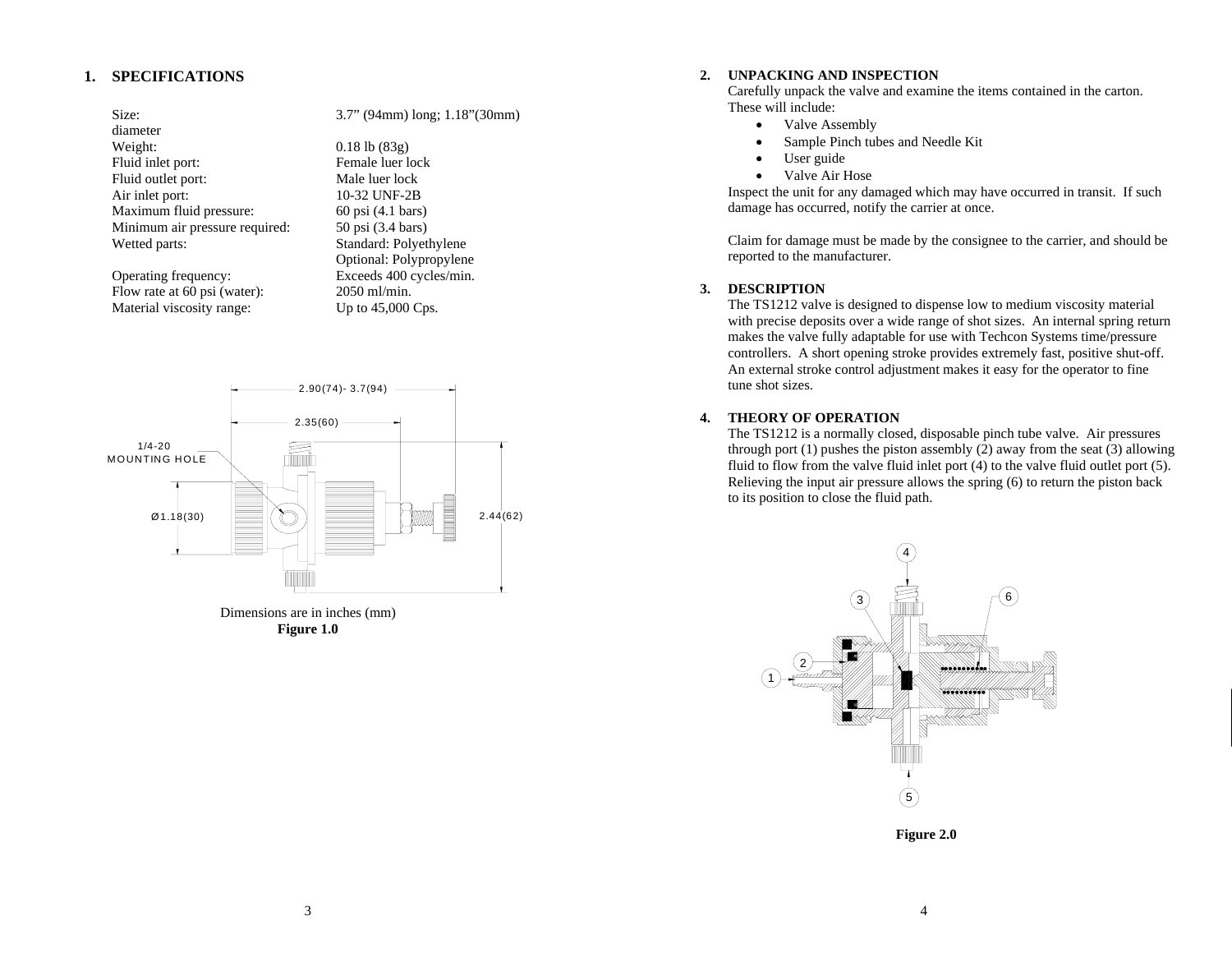#### **5. SET UP INSTRUCTIONS**

Refer to Figure 3.0

- 1. Install a new pinch tube in the valve. Following instructions in Section 6. "Pinch tube replacement" on page 8.
- 2.If desired, mount the valve to the bracket included.
- 3.Connect fluid feed line to valve inlet port (1).
- 4.Install valve actuating air line to air inlet port (2)
- 5.Connect valve air line to an approved valve controller.
- 6.Set the fluid reservoir pressure. Do not exceed 60 psi (4.1bars)
- 7.Make sure all connections are tight
- 8. Place container under the valve outlet and activate the valve until the fluid flows steady.
- 9. Attach appropriate dispense tip to the luer lock outlet fitting (3).

The amount of fluid that flows through the valve is determined by:

- • Flow control adjustment- Turn adjustment screw (4) counterclockwise to increase fluid flow rate and clockwise to decrease fluid flow rate.
- •Length of actuation, set at controller (Valve open time).
- •Fluid reservoir pressure.
- •Dispensing tip size.



**Figure 3.0** 

## **6. TYPICAL SYSTEM SET UP**

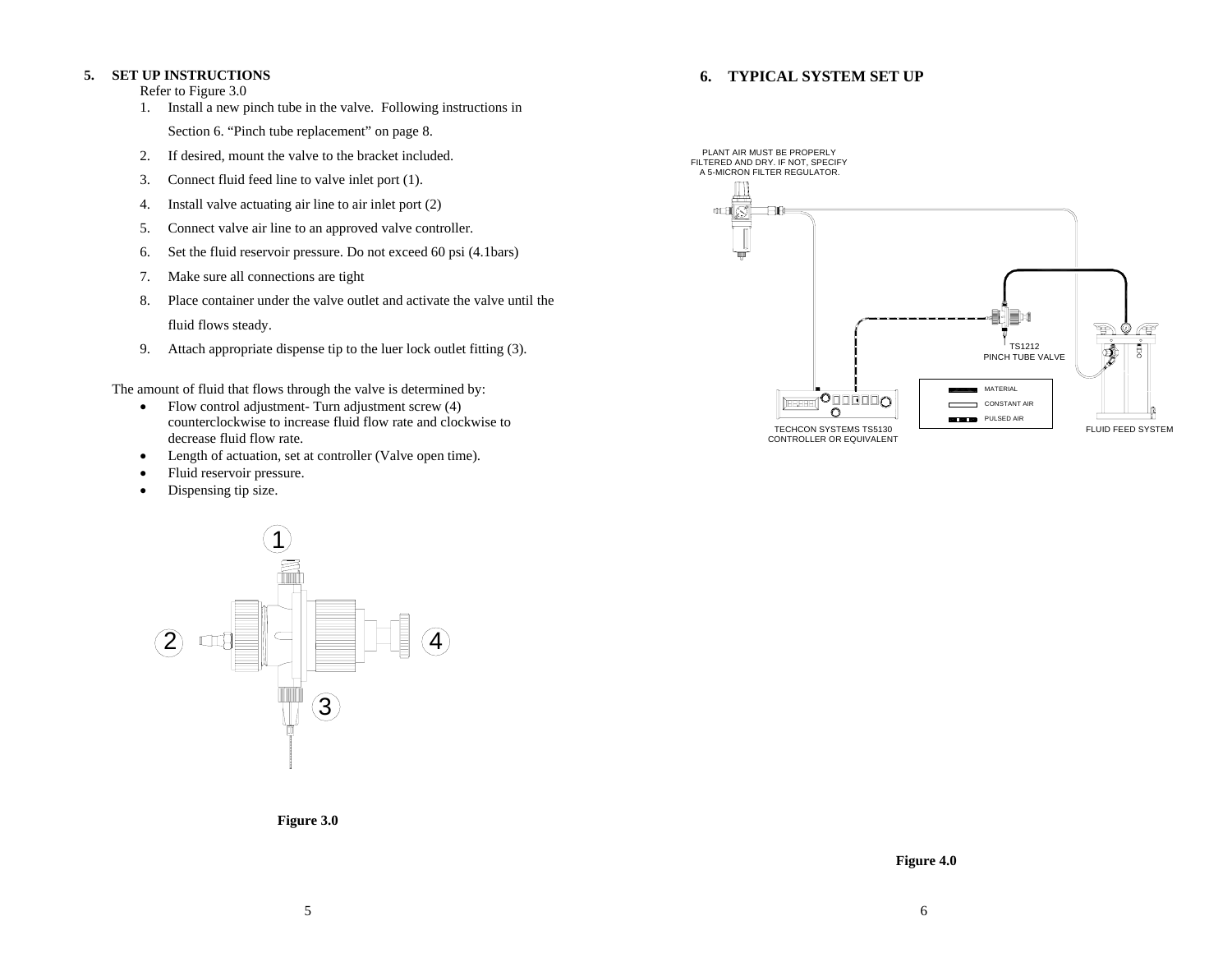## **7. TROUBLE SHOOTING**

| <b>PROBLEM</b>                                                 | <b>POSSIBLE CAUSE</b>                   | <b>CORRECTION</b>                                                              |  |
|----------------------------------------------------------------|-----------------------------------------|--------------------------------------------------------------------------------|--|
|                                                                | Fluid pressure too low                  | Increase fluid pressure                                                        |  |
|                                                                | Operating pressure too<br>low           | Increase air pressure to 50 psi<br>$(3.4 \text{ bars})$                        |  |
| No Fluid Flow                                                  | Dispense tip clogged or<br>damaged      | Replaced tip                                                                   |  |
|                                                                | Fluid cured in pinch<br>tube            | Replace with new tube                                                          |  |
|                                                                | The stroke adjustment<br>closed         | Open stroke adjustment<br>counterclockwise                                     |  |
|                                                                | Fluid pressure<br>fluctuating           | Make sure fluid pressure is<br>constant                                        |  |
| Inconsistent                                                   | Valve operating<br>pressure is too low  | Increased valve pressure to 50<br>$psi(3.4 \text{ bars})$                      |  |
| <b>Fluid Flow</b>                                              | Valve open time is not<br>consistent    | Check to make sure the valve<br>controller is providing a<br>consistent output |  |
|                                                                | Air trapped in fluid line               | Purge valve                                                                    |  |
| Decrease in fluid flow                                         | Pinch tube lose its<br>flexibility      | Replace with new tube                                                          |  |
| Fluid drools after the<br>valve closes,<br>eventually stopping | Air trapped in fluid line               | Purge valve                                                                    |  |
| Steady drip                                                    | Pinch tube is not<br>installed properly | Re-install tube, follow<br>instructions                                        |  |

## **8. PINCH TUBE REPLACEMENT**

*CAUTION: Make sure the fluid pressure is released before disassemble the valve.* 

Refer to figure 5.0

- 1. Release fluid pressure.
- 2. Disconnect fluid line.
- 3. Disconnect valve air line.
- 4. Remove the valve cap (1), the spring (6) and the shut off piston (5)
- 5. Lift the two ends of the tube (2) out of the grooves of the valve body (3).
- 6. Hold the pinch tube at the female luer lock fitting and pull it out of the valve body.
- 7. Dispose the used pinch tube in an appropriate waste container.
- 8. Install a new pinch tube by inserting the male fitting of the tube through the valve body.
- 9. Snapped the both ends of the pinch tube into the groove of the valve body.
- 10. Reinstall the shut off piston, the spring and the flange.



**Figure 5.0**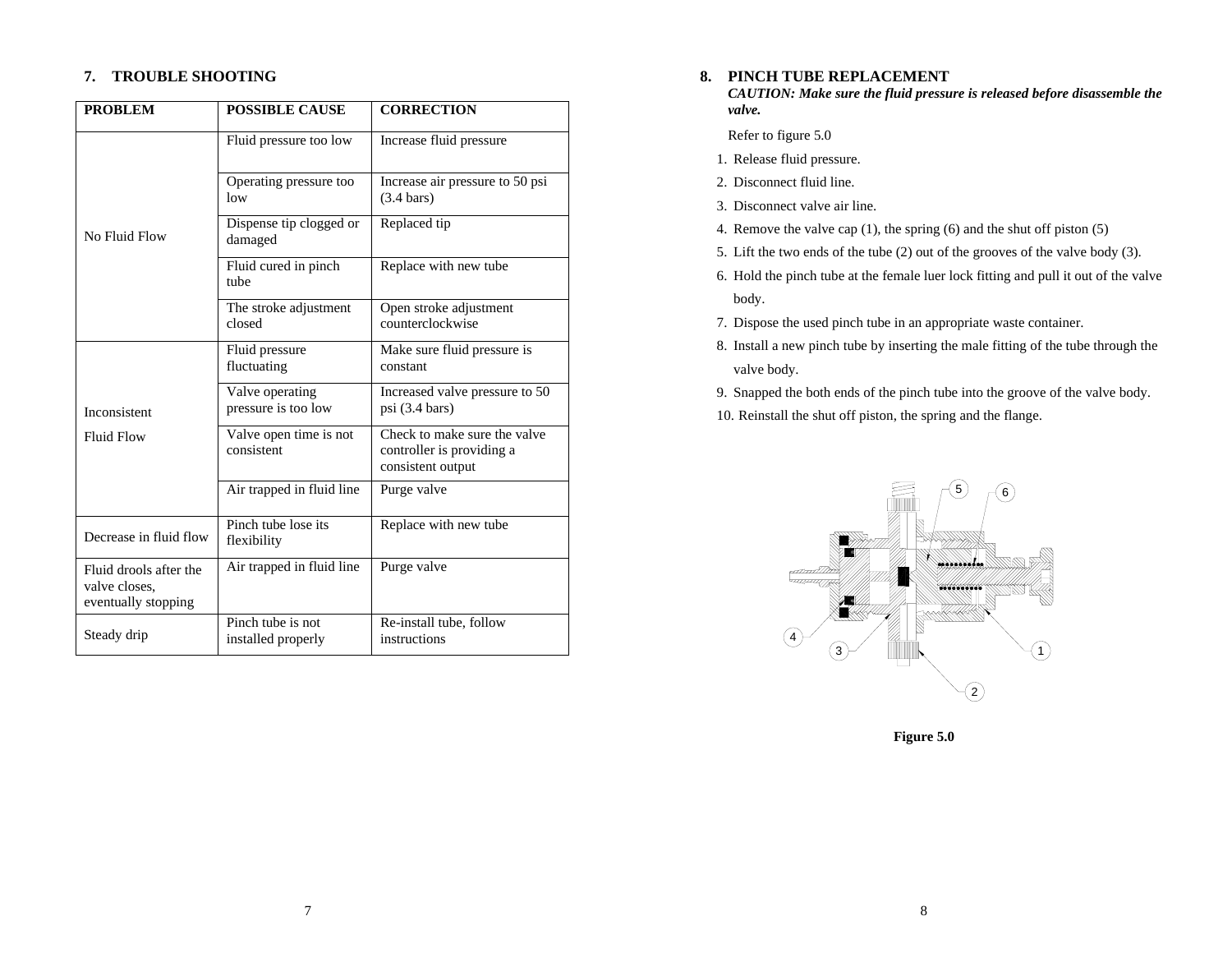## **9. SPARE PARTS AND ACCESSORIES**

#### **9.1 SPARE PARTS:**



## **Figure 6.0**

| No.           | <b>Part number</b> | <b>Description</b>  |
|---------------|--------------------|---------------------|
| 1             | TSD922-19          | Air Fitting         |
| $\mathcal{P}$ | 1212-000-003       | <b>Cylinder Cap</b> |
| 3             | TSD1399-1          | Cup Seal            |
| 4             | 1212-000-001       | Body                |
| 5             | TSD1150-5          | Spring              |
| 6             | 1212-002-000       | Adjustment Knob     |
| 7             | 1212-000-002       | Flange              |
| 8             | 1212-000-004       | Shut off Piston     |
| 9             | 1212-000-005       | Pinch cushion       |
| 10            | 1212-000-007       | Gasket              |
| 11            | 1212-003-000       | Piston              |

## **Replacement Tube:**

| <b>PART NUMBER</b> | <b>FITTING</b> | <b>I.D. INCH</b><br>(MM) | <b>MATERIAL</b>                |
|--------------------|----------------|--------------------------|--------------------------------|
| 1212-004-000PK     | MXF            | 10.07 (1.78)             | LDPE NATURAL                   |
| 1212-004-002PK     | MXF            | 0.100 (2.54)             | ILDPE NATURAL                  |
| 1212-004-002BPK    | MXF            | 0.100(2.54)              | <b>LDPE BLACK</b>              |
| 1212-004-100PK     | MXF            | 0.125(3.18)              | POLYURETHANE<br><b>NATURAL</b> |
| 1212-004-200PK     | M X M          | 0.125(3.18)              | POLYURETHANE<br><b>NATURAL</b> |
| l1212-004-100BPK   | MXF            | 0.125 (3.18)             | POLYURETHANE<br><b>BLACK</b>   |

#### **9.2 ACCESSORIES**

| Bench mounting kit: |                                              |  |
|---------------------|----------------------------------------------|--|
| <b>PART NUMBER</b>  | <b>DESCRIPTION</b>                           |  |
| 918-033-000         | Production master stand                      |  |
| 918-000-012         | Rod clamp                                    |  |
| 1212-000-008        | Mounting rod                                 |  |
|                     | (These three components are needed to make a |  |
|                     | bench mounting stand)                        |  |
|                     |                                              |  |